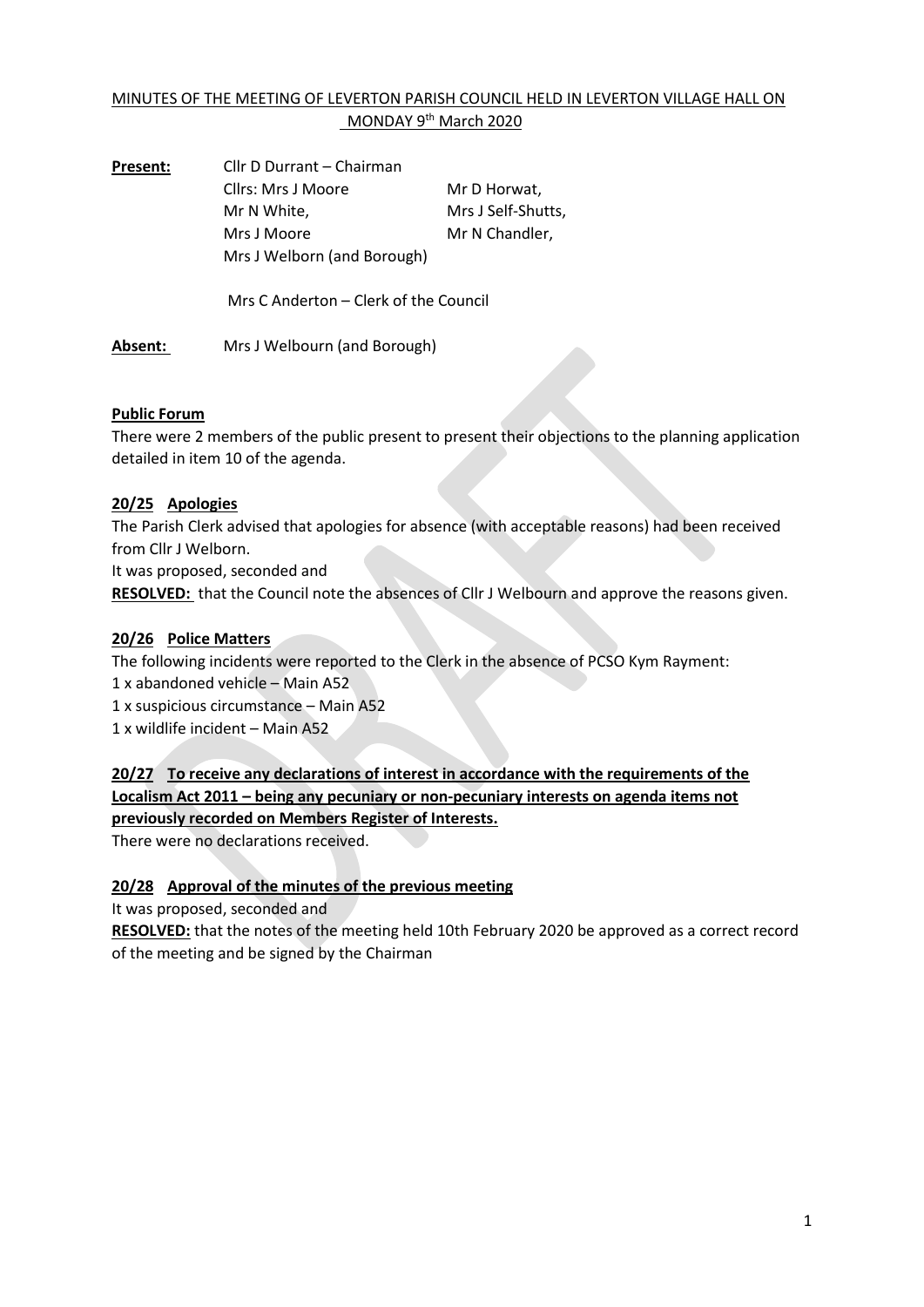**20/29 Clerk's report**

| <b>Date</b> | <b>Description</b>                                                                                        | <b>Action Taken</b>                                                                                                                                                                           | <b>Complete</b> | Ongoing |
|-------------|-----------------------------------------------------------------------------------------------------------|-----------------------------------------------------------------------------------------------------------------------------------------------------------------------------------------------|-----------------|---------|
| 13/01/2020  | Clerk to contact Chris Chandler re:<br>footpath on A52 overgrown from<br>opposite the shop to the church. | <b>Email sent to Chris</b><br>Chandler asking if<br>this needs to be<br>reported again as a<br>job was raised and<br>actioned on<br>FixMyStreet with<br>reference 357458<br>in November 2019. |                 |         |
| 11/02/2020  |                                                                                                           | Spoke to Chris<br>Chandler regarding<br>this issue - Chris to<br>send inspector out<br>to investigate                                                                                         |                 |         |
| 13/01/2019  | Clerk to contact T H Clements<br>regarding dyke opposite pull in on<br>Main A52                           | Spoke to Neil<br>Sharpe who will<br>look into the dyke<br><i>issue</i>                                                                                                                        |                 |         |
| 24/02/2020  |                                                                                                           | Further phone call<br>made to highlight<br>the issue again                                                                                                                                    |                 |         |
| 11/02/2020  | Clerk to contact Christian Allen<br>regarding the issue of the lay-by<br>bins                             | Email to C Allen to<br>highlight the issues                                                                                                                                                   |                 |         |
| 11/02/2020  | Clerk to order dog fouling signage                                                                        | <b>Email to Boston</b><br>Borough Council to<br>order signs -<br>advised to contact<br><b>Boston Sign</b><br>Company as this is<br>the company who<br>supply BBC                              |                 |         |

# **20/30 Reports on the Parish Environment**

### Playing Fields

The Chairman suggested that the Council approach a local Grounds Maintenance company to discuss the provision of turf in the goal mouth areas instead of an artificial surface. The clerk agreed to contact those who have placed adverts in the Parish Magazine. The clerk also confirmed that in order to keep the insurance valid for the playing fields it was necessary to complete an inspection on a regular basis and to keep records of this. She confirmed that there was a course provided by LALC and volunteered to attend this and to also carry out the inspections with immediate effect.

### Parish Roads

The Chairman stated that it was hoped that the potholes in the parish would be addressed before the Boston Marathon on 19th April 2020.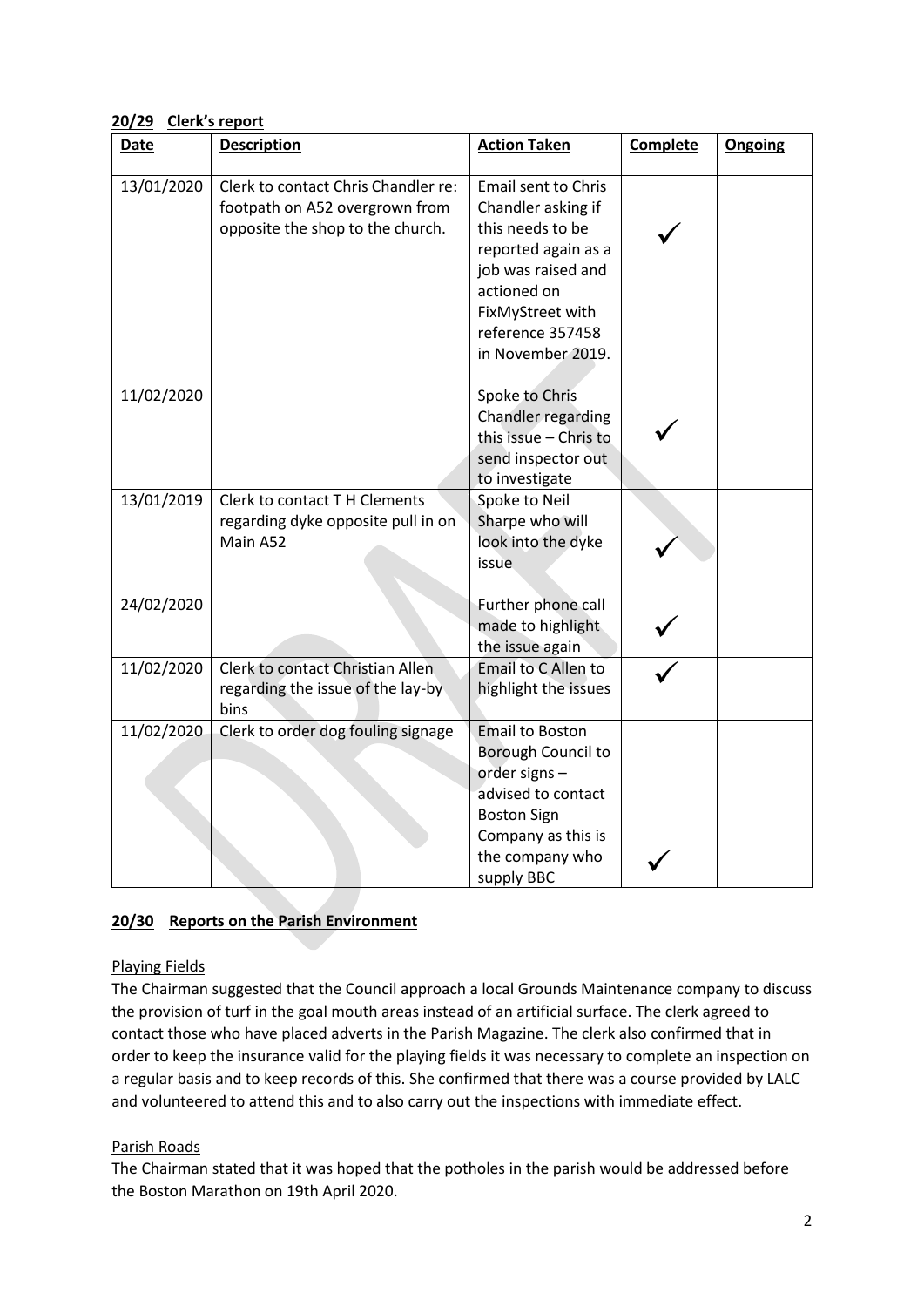## **20/31 Reports from Lincolnshire County Council/Boston Borough Council**

Cllr P Skinner had provided a report to the council however, there were no matters within it to discuss.

#### **20/32 Finance**

It was proposed, seconded and

**RESOLVED:** to accept the payments as per the payment sheet 2020/03.

Members were given a report from the RFO which updated all members present on the current financial situation. The bank account balance as at close of business on 31st January 2020 was £27,947.07 with BACS payments of £602.70 due to be made after approval at the meeting. The VAT reclaim would now be submitted.

| $3,111$ $3,122$ $11$ $3,121$ $3,131$ |                         |         |                             |
|--------------------------------------|-------------------------|---------|-----------------------------|
| S D Moore                            | Leverton PCC Lawn       | £306.28 | Open spaces Act 1906        |
|                                      | <b>Mower Service</b>    |         | s.15                        |
| Leverton PCC                         | Donation                | £193.72 | Open Spaces Act 1906        |
|                                      |                         |         | s. 15                       |
| M Peto                               | Leverton Playing Field  | £150.00 | Public Health Act 1875      |
|                                      | grass cutting           |         | s.164                       |
| D Horwat                             | Leverton Playing Field  | £150.00 | Public Health Act 1875      |
|                                      | grass cutting           |         | s.164                       |
| <b>Guardian Press</b>                | Newsletter donation     | £100.00 | <b>Local Government Act</b> |
|                                      |                         |         | 1972 s.142                  |
| Wrangle with Old                     | Donation for            | £100.00 | Open Spaces Act 1906        |
| Leake Methodist                      | maintenance of open     |         | ss. 9-10                    |
| Church                               | space in or outside the |         |                             |
|                                      | council's area          |         |                             |
| <b>HMRC</b>                          | <b>PAYE March</b>       | £ 61.60 |                             |
| C Anderton                           | <b>Staff Costs</b>      | £289.38 |                             |

Payments were as follows:

### **20/33 Correspondence received which the Council are invited to resolve upon**

- 1. LALC E-News Update  $17<sup>th</sup>$  February circulated to all members
- 2. Parish Council Newsletter circulated to all members
- 3. Boston Town Deal information circulated to all members

### **20/34 Planning**

Application No. B/20/0061 Change of use to create a conference and wedding venue with the formation of a new car park, erection of a single storey rear extension and two storey side extension at The Grange, Highgate, Leverton, Boston, PE22 0AW.

The council reviewed the application and considered the views of the attendees in the Public Forum. The Members of the Council also noted that there was insufficient information in the application at the present stage.

Therefore, the Parish Council:

**RESOLVED** to object to this application on this basis and also the following material planning consideration:

• Noise and disturbance from the development on the surrounding neighbours.